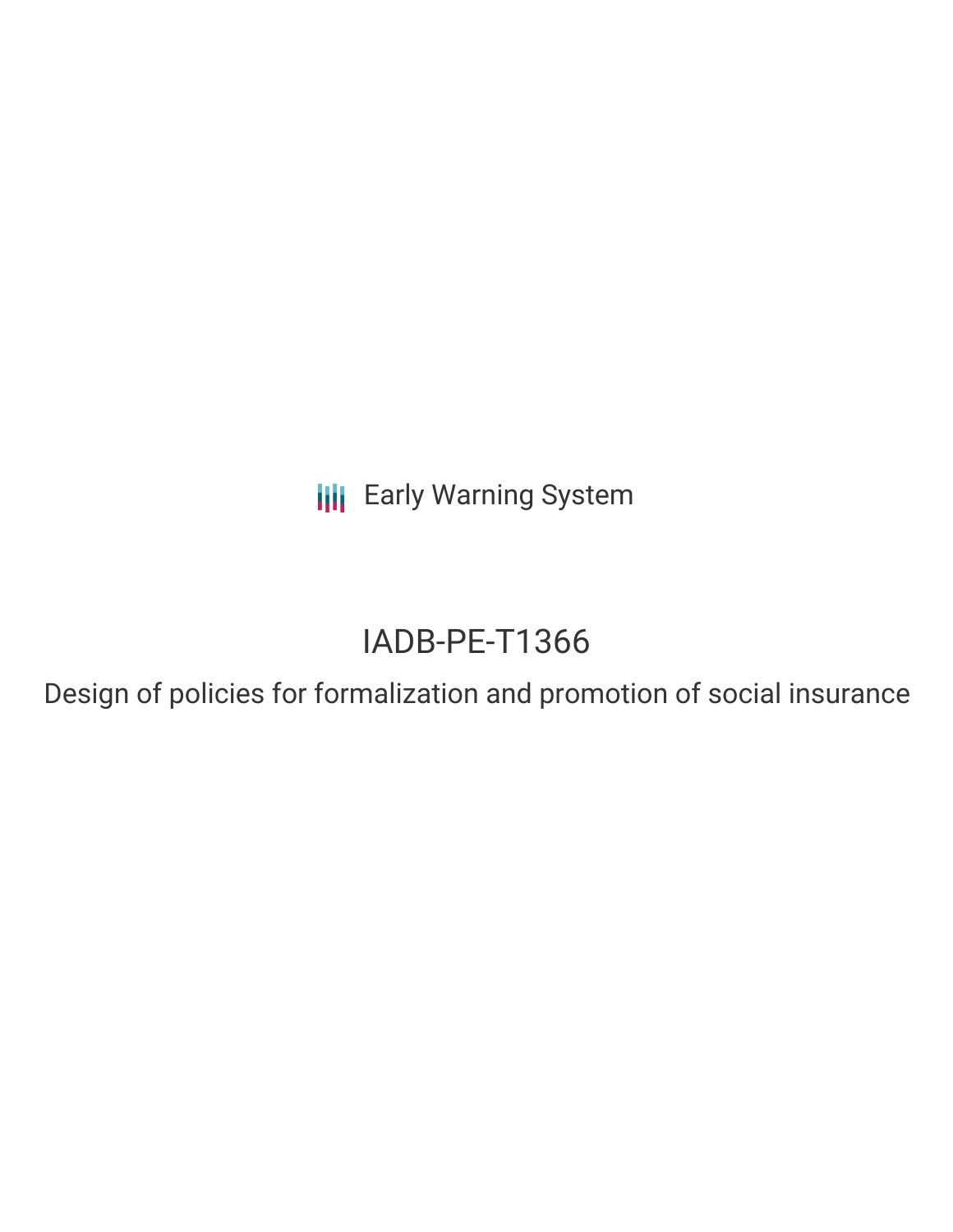

### **Quick Facts**

| <b>Countries</b>               | Peru                                   |
|--------------------------------|----------------------------------------|
| <b>Financial Institutions</b>  | Inter-American Development Bank (IADB) |
| <b>Status</b>                  | Proposed                               |
| <b>Bank Risk Rating</b>        |                                        |
| <b>Borrower</b>                | Government of Peru                     |
| <b>Investment Amount (USD)</b> | $$0.45$ million                        |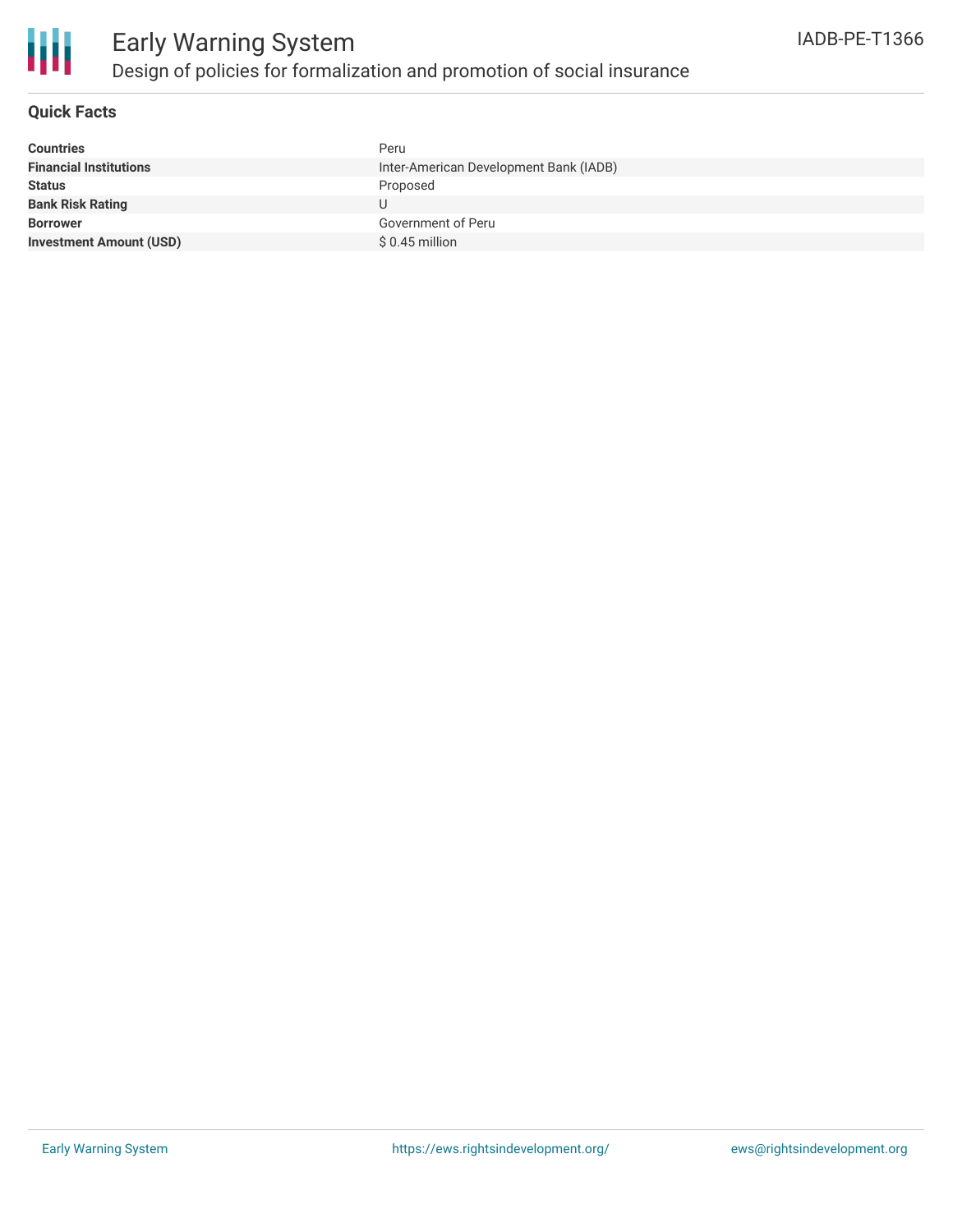

### **Project Description**

None provided.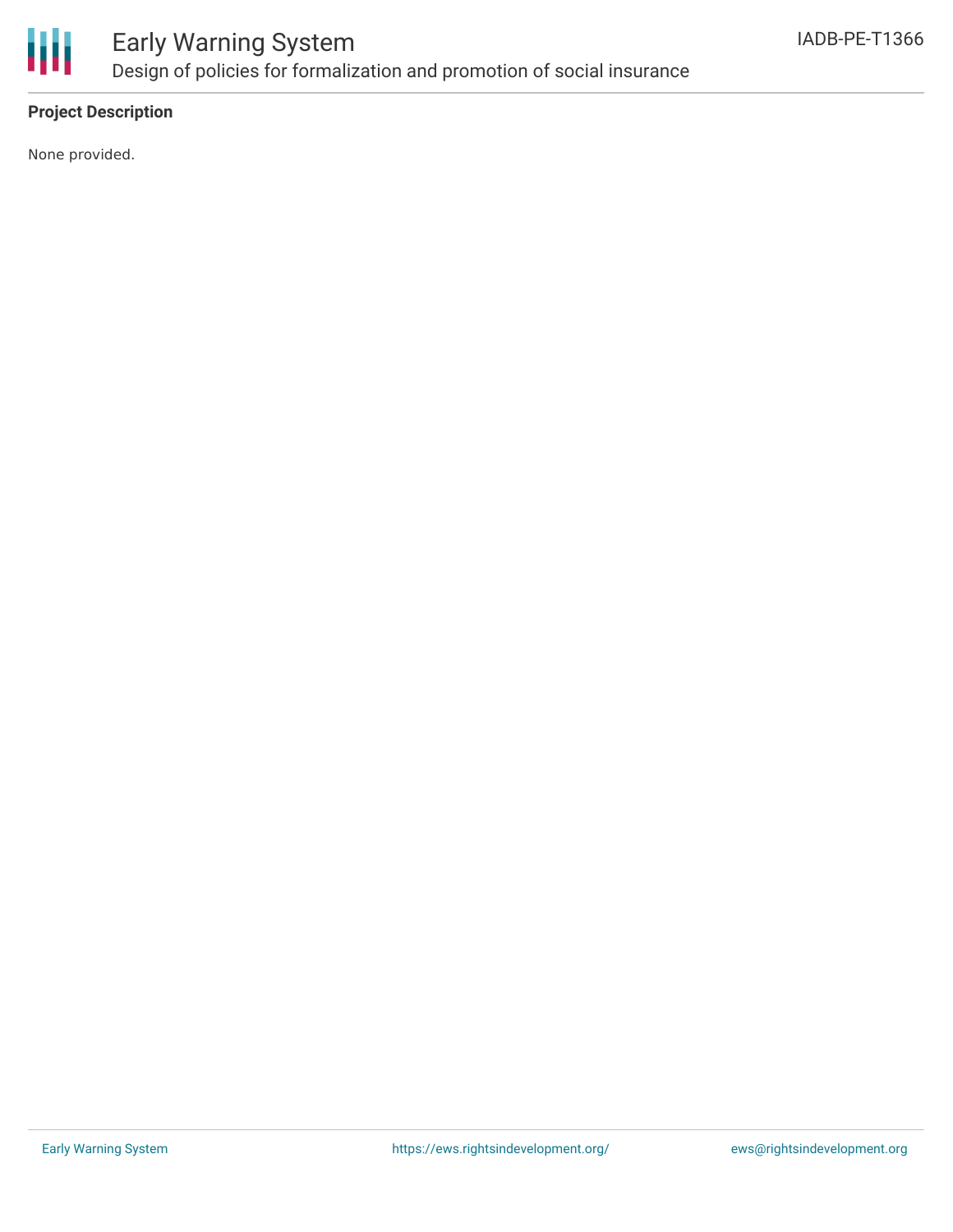

## Early Warning System Design of policies for formalization and promotion of social insurance

#### **Investment Description**

• Inter-American Development Bank (IADB)